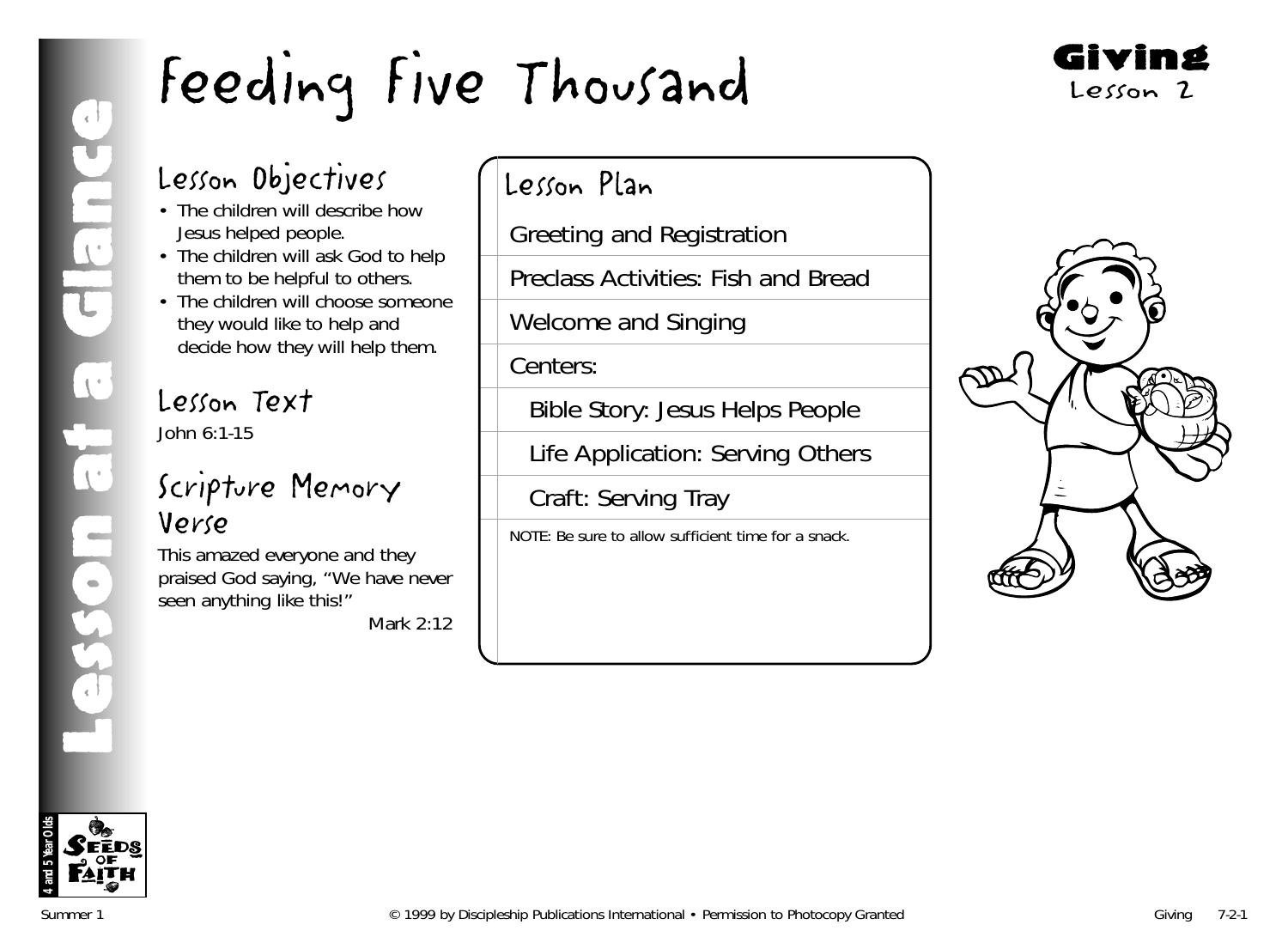

# Fish and Bread

The children will make a decoration to remind them that Jesus helps people.

#### **Materials**

- *For each child:*
- glue stick
- *For the teacher:*
- tape
- tissue paper
- old-fashioned oatmeal
- brown, gray and red construction paper
- scissors
- yarn
- mural from the Unit 7 Lesson 1, Bible Story *Reproducible Pages:*
- Page A, 1 copy for the teacher

## Preparation

- 1. Cut out the fish, loaf, and heart stencils from the copy of Reproducible Page A.
- 2. Trace and cut out the following for each child:
	- A. Five loaves from brown construction paper.
	- B. Two fish from gray construction paper.
	- C. Two hearts from red construction paper.
- 5. Cut one 3' piece of yarn for each child.
- 6. Write on each heart "Jesus helps people."
- 7. Tear the tissue paper into small pieces to be used as scales for the fish.
- 8. Ask the Bible story teacher for the mural from the Unit 7 Lesson 1, Bible story.

## Instructions

- 1. Give each child five loaves to decorate by gluing on oatmeal.
- 2. Have each child decorate their fish by gluing on tissue paper.
- 3. Have the children tape the fish and the loaves onto the yarn (clothes line style).
- 4. Have the children tape the hearts on each end of the yarn with the words facing the same direction as the decorated sides of the loaves and fish.
- 5. Have the children help you hang the mural of the five thousand people on a wall near the Bible story area. Share with them how much you need their help.
- 6. Have the children tape their decorations on the mural. Be sure that they work together and help each other.

## Conclusion

Thank the children for all of their help. Encourage them that because they helped, and shared the responsibility of decorating, the mural looks great!

#### Teacher Tips

At the end of class, give the children their decorations to take home.





Giving Lesson 2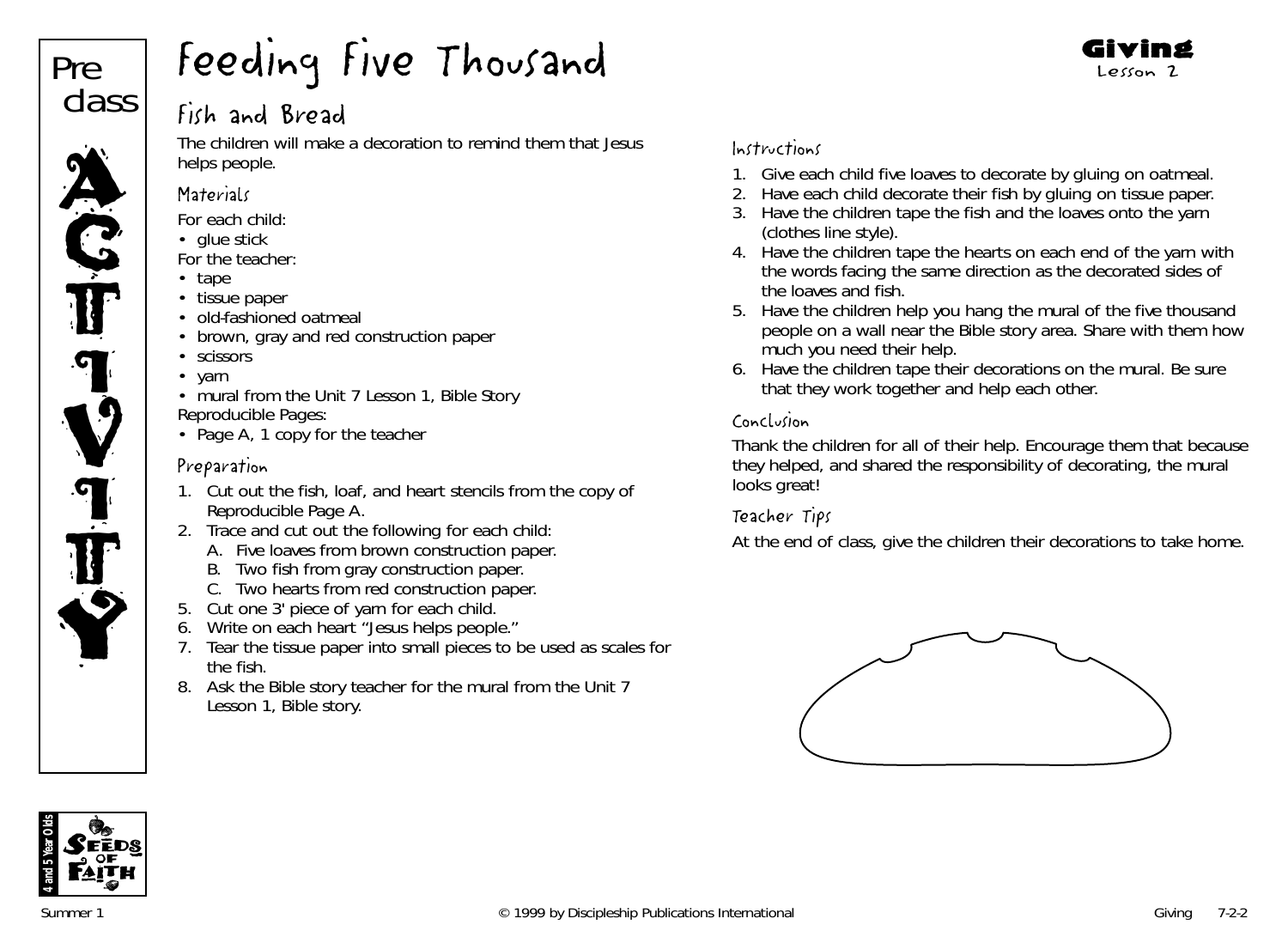# Jesus Helps People

The children will act out the story of Jesus feeding the five thousand.

#### Lesson Text

John 6:1-15

#### **Materials**

*For the teacher:*

- blanket
- 3 craft sticks
- crayons
- tape

*Reproducible Pages:*

• Page B, 1 copy for the teacher

#### Preparation

- 1. Cut out the puppet figures from the copy of Reproducible Page B.
- 2. Color the figures.
- 3. Tape each figure onto a craft stick.
- 4. Spread the blanket on the floor near the mural of the five thousand.

#### Instructions

*Do you remember the Bible story from our last class? Who would like to use these puppets to act out the story?* Choose three children to help tell the story.

Give each child a puppet and explain to them the part that they will play, Jesus, the young boy or Philip.

*What was the first thing that happened in the Bible story?* [A lot of people were following Jesus. It was close to dinnertime and the people were getting hungry. Jesus wanted to help them so he asked his disciples, "where shall we buy bread for these people to eat?" (John 6:5) ] Have the child with the Jesus puppet act this out.

*Does anyone remember what happened next? Yes, Philip said that there were too many people and that it would cost too much money to feed them all.* Have the child with the Philip puppet act this out.

Help the children to remember that a boy was there who had two fish and five loaves of bread. Have the child with the boy puppet act out offering the food to Jesus.

Giving Lesson 2

*Then what happened? Yes, Jesus told everyone to sit down and he prayed to God. Then he broke up the bread and fish into pieces and gave it to his disciples to give to all the people.* Have the child with the Jesus puppet act this out.

*And what happened after everyone was finished eating? The disciples picked up twelve baskets full of leftovers.* Have all the children get up and pretend they are picking up the baskets of leftover food.

*Wow, that was quite a miracle! I've never seen anyone feed five thousand people with just two fish and five loaves of bread! Do you think you could have that many people over to your house for dinner? No, that would be a lot of people to feed!*

#### Conclusion

Ask the children the following questions:

- Who in the story helped others? (Jesus, the disciples, the boy)
- What did Jesus do to help the hungry people? (He prayed and made the food multiply to feed all the people.)
- What did the disciples do to help? (They handed out the food and picked up the leftovers.)
- How do you think the disciples felt when they helped Jesus pick up the food? (Happy. Helping others makes us happy!)
- What did the boy do to help? (He shared his food.)
- Do you think that it made the boy happy that his food fed everyone? (Yes. He must have felt very special.)

#### Teacher Tips

You may choose to make puppets out of socks or other types of material.

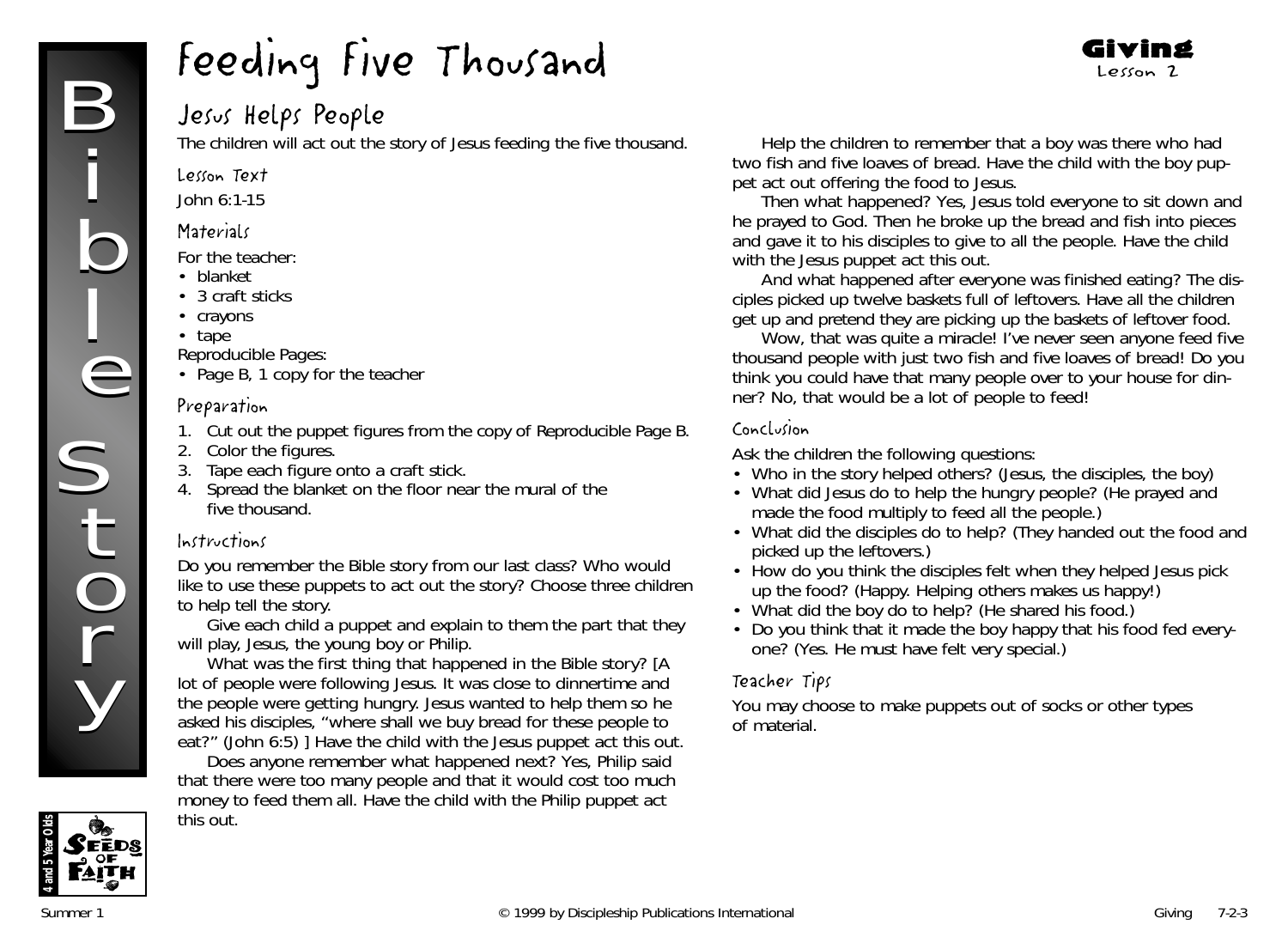





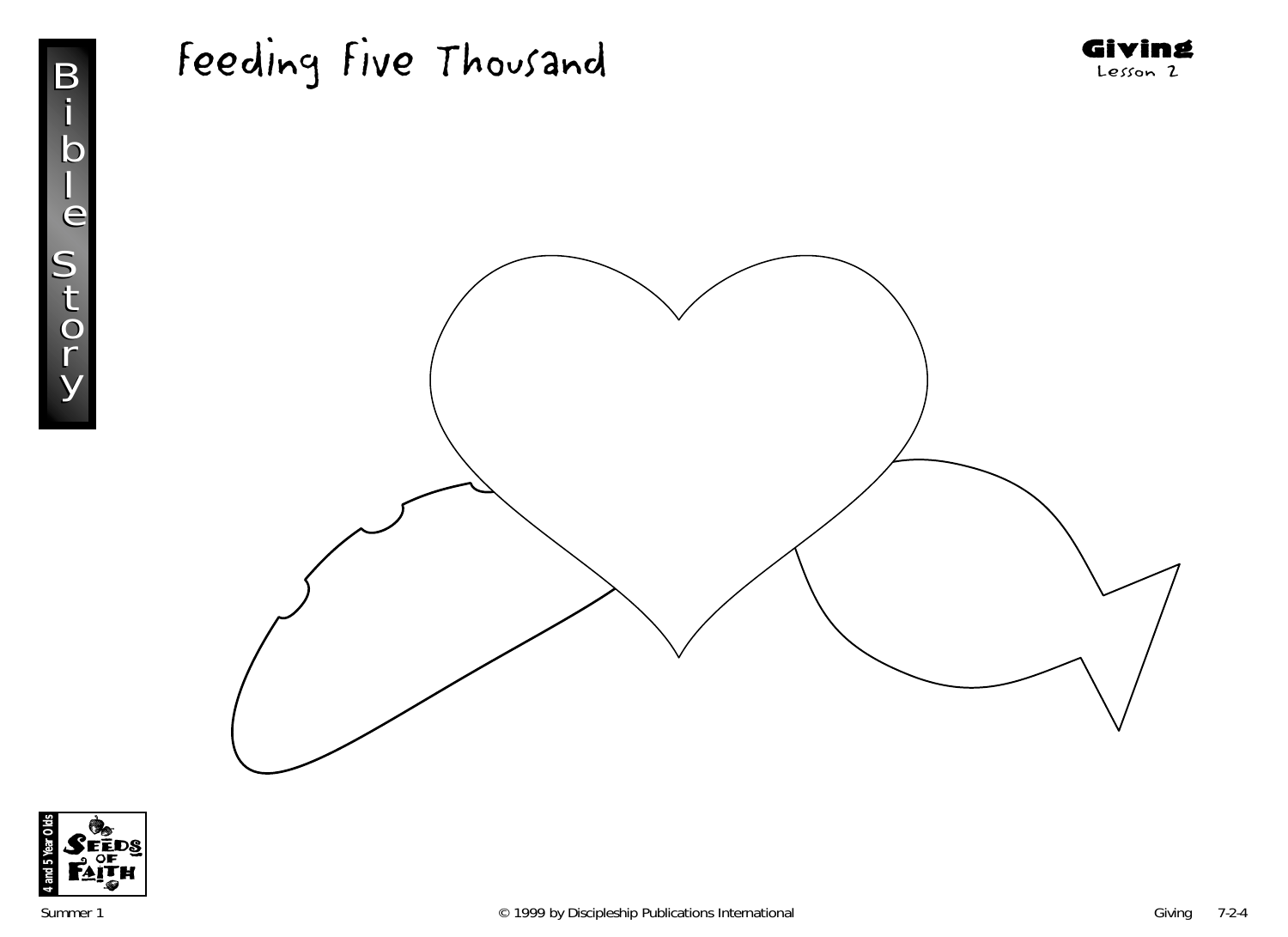# Serving Others

The children will describe how it feels to be helpful and to have someone help them.

#### Scripture Memory Verse

This amazed everyone and they praised God saying, "We have never seen anything like this!" *Mark 2:12*

#### **Materials**

*For each child:*

- 1 paper plate
- 1 napkin
- 1 cup
- *For the teacher:*
- 1 basket
- bread
- fish shaped crackers
- juice or water

#### Preparation

- 1. Tear the bread into small pieces.
- 2. Place the bread and the crackers into the basket.

# Instructions

- 1. Say to the children*: I have a surprise for everyone. We are going to serve each other. Can anyone tell me what the word "serve" means? That's right, it means to help or to give to someone.*
- 2. Demonstrate the activity. *I am going to prepare a plate of fish and bread and serve it to Justin. Justin will you prepare a plate of food to serve to one of your friends?*
- 3. One at a time, have the children prepare a plate of food to serve to someone in the group.
- 4. Continue until everyone in the group has been served.
- 5. Pour a cup of juice for each child and serve it to them. If any child did not get to serve food to someone then they can help you to serve the juice.

6. When every child has served and been served, say, *This reminds me of the story when Jesus fed five thousand people. Who wants to give thanks and pray like Jesus did?* Choose a child to pray.

Giving Lesson 2

7. As the children eat, talk to them about the story of Jesus feeding the five thousand. Name the following people and have the children describe what they did to help: Jesus (He fed the people.) Andrew (He looked to find help.) The little boy (He shared his basket of food.) The disciples (They helped serve and clean up the food.)

*How do you feel when other people help you? How do you feel when you help others? God wants us to learn how to help each other.*

# Scripture Memory Activity

Have the children repeat the memory verse after you. Next, have the girls repeat the verse, then have the boys repeat the verse. Ask if anyone would like to try to recite the verse alone.

## Conclusion

*What did you learn about helping each other?* (Helping is easy, fun, etc.*) How did it feel? Why do you think God likes it when we help each other*? (Because it makes other people happy, it makes us happy. We make friends.)

*Let's pray and ask God to make us happy helpers.*

*You can serve other people just like we served each other today. This will make God happy and it will help people to know that God loves them.*

- IMPORTANT: Be sure that none of the children have allergies to any of the snacks you may serve during this activity. Ask the parents at registration if their child has any food intolerance or food allergies.
- If you live in a region where dried fish is available (and liked by most children), you may substitute it for the fish shaped crackers.

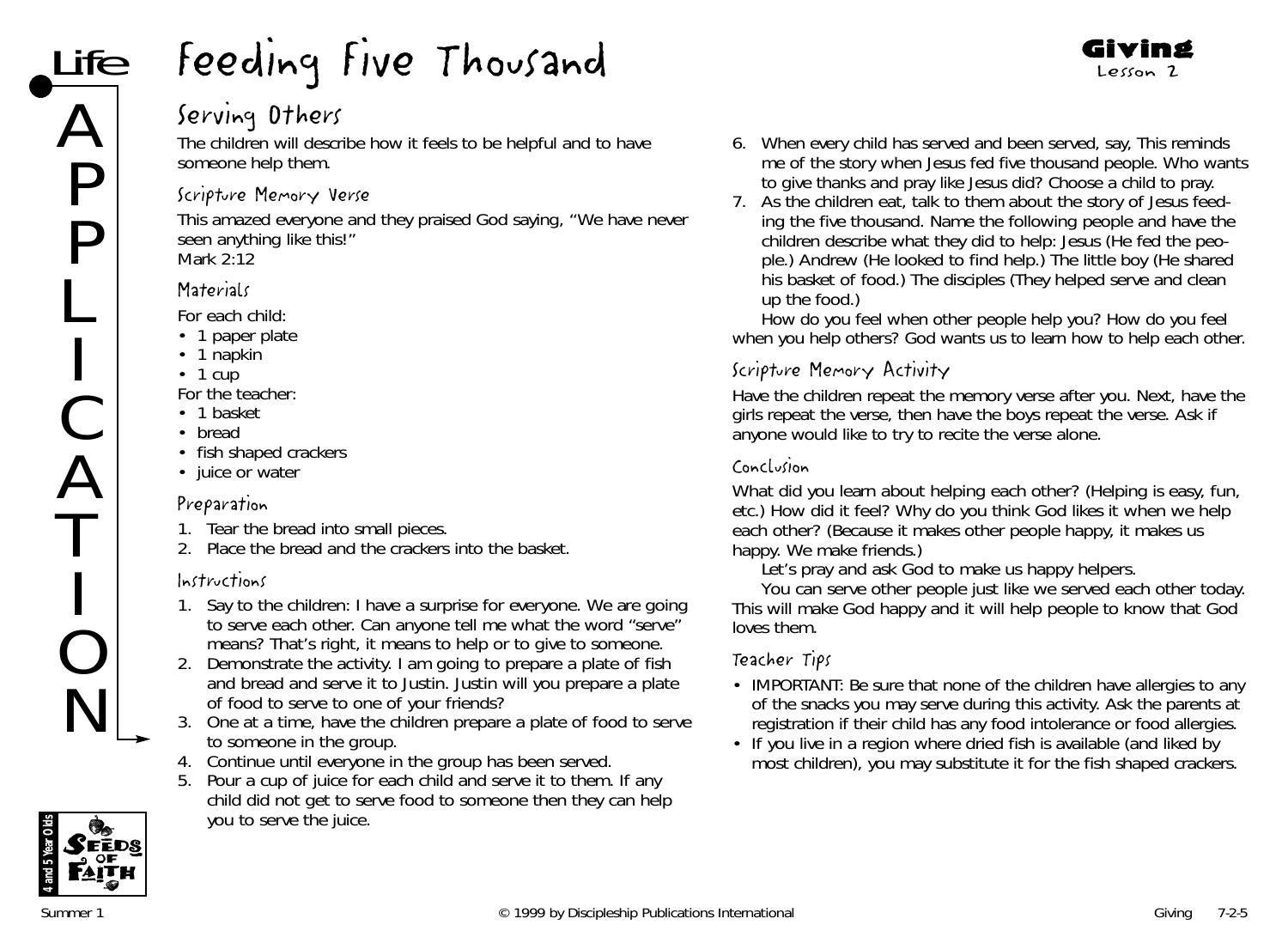





Giving Lesson 2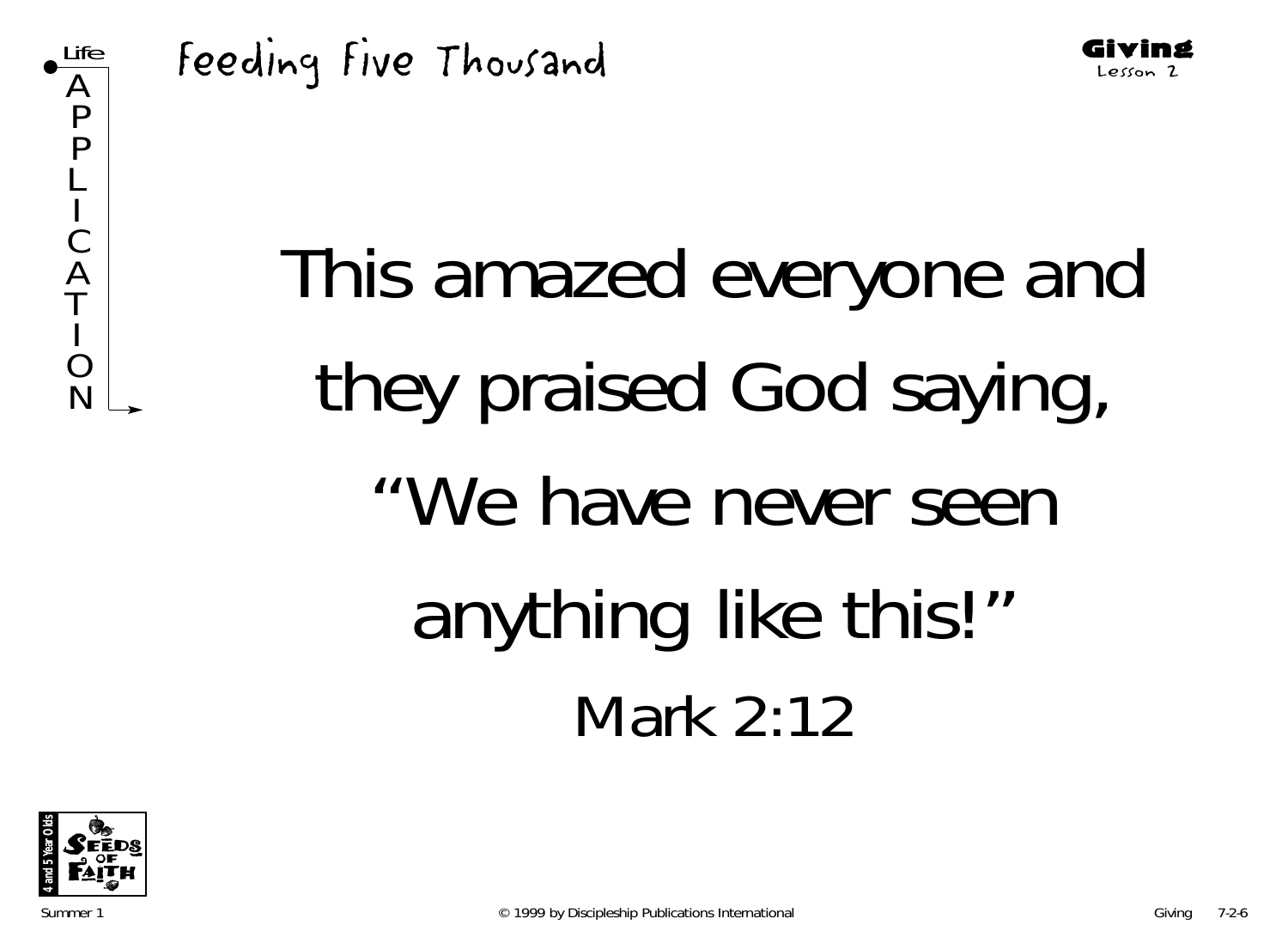

# Serving Tray

The children will make serving trays to remind them to be helpful and giving.

#### **Materials**

*For each child:*

- 1 paintbrush
- poster board,  $8\frac{1}{2}$ " x 11" *For the teacher:*
- ruler
- scissors
- stapler
- pipe cleaners
- tape
- watercolors
- small cups
- different shaped pasta

#### Preparation

- 1. Prepare each "tray" as follows:
	- A. Write "Jesus Served" in the center of the poster board.
	- B. Draw four 2" diagonal lines from each of the corners and then cut along each line. See Figure A.
	- C. Fold up the sides of the poster board making a tray, and then staple it into place at the corners. See Figure B.
	- D. Punch two holes on the short ends of the tray, as shown in Figure C. NOTE: Be careful not to punch a hole through the stapled corners.
- 2. Prepare the "tray handles" as follows:
	- A. Cut each pipe cleaner in half.
	- B. Place each pipe cleaner through the punched holes in the trays, and then bend the ends back against the inside of the tray.
	- C. Tape the pipe cleaner ends in place. See Figure D.

## Instructions

1. Give each child a tray and some pasta. Have the children glue the pasta around the inside edge of the tray.

Giving Lesson 2

- 2. Give each child a paintbrush and a small cup of water. Have the children paint their trays using the watercolors.
- 3. Turn the children's trays upside down to dry, and write their names on the tray bottoms.

#### Conclusion

Talk with the children about who they would like to help and how they can use their new tray to serve and help others. Some suggestions on serving ideas for the tray are serving someone cookies, serving rolls at dinnertime, or using it as a napkin holder.

- Try shoe box lids instead of using the poster board.
- When taping the ends of the pipe cleaners, use a long enough piece of tape to go over the top and down to the outside of the tray.



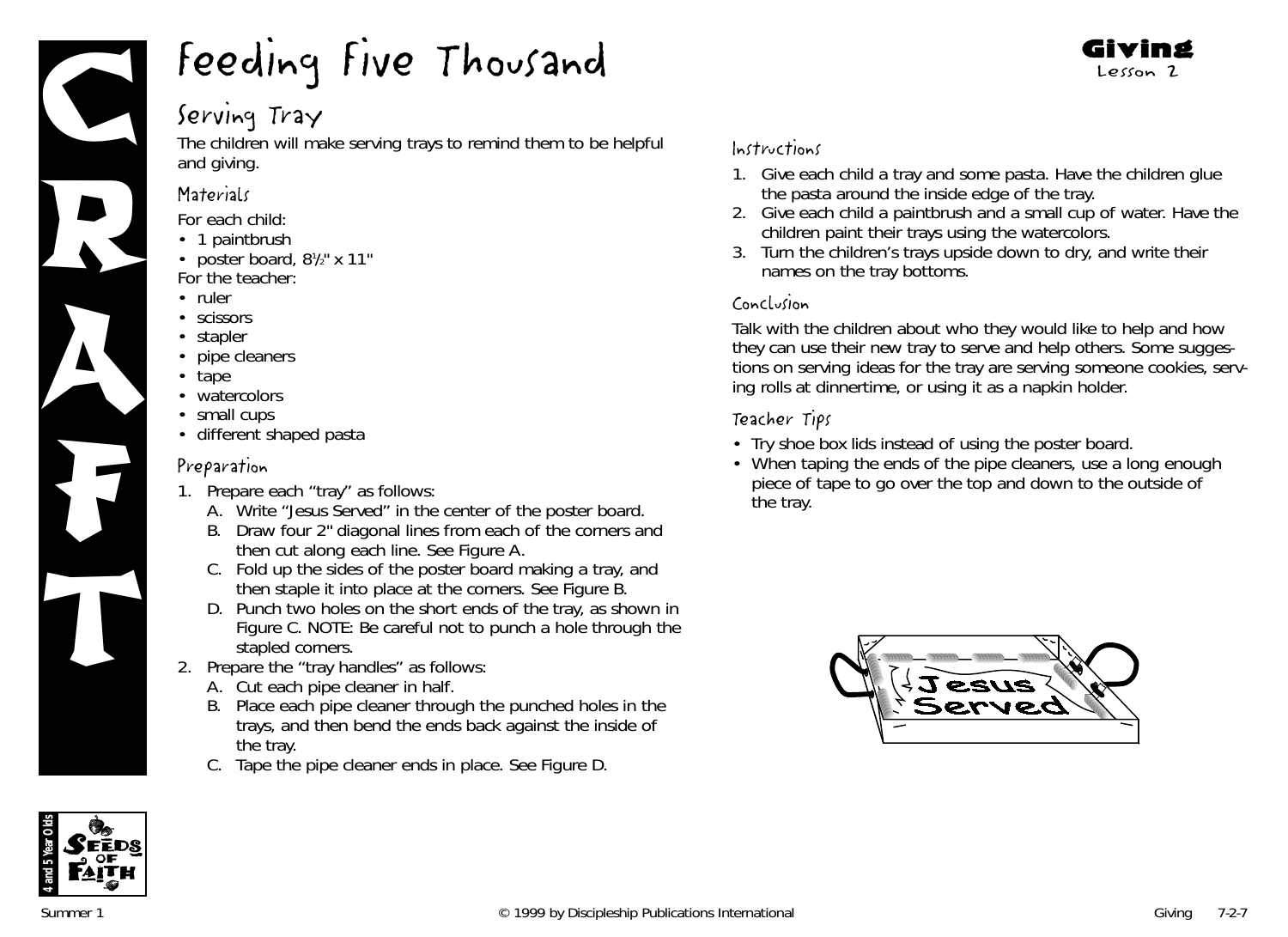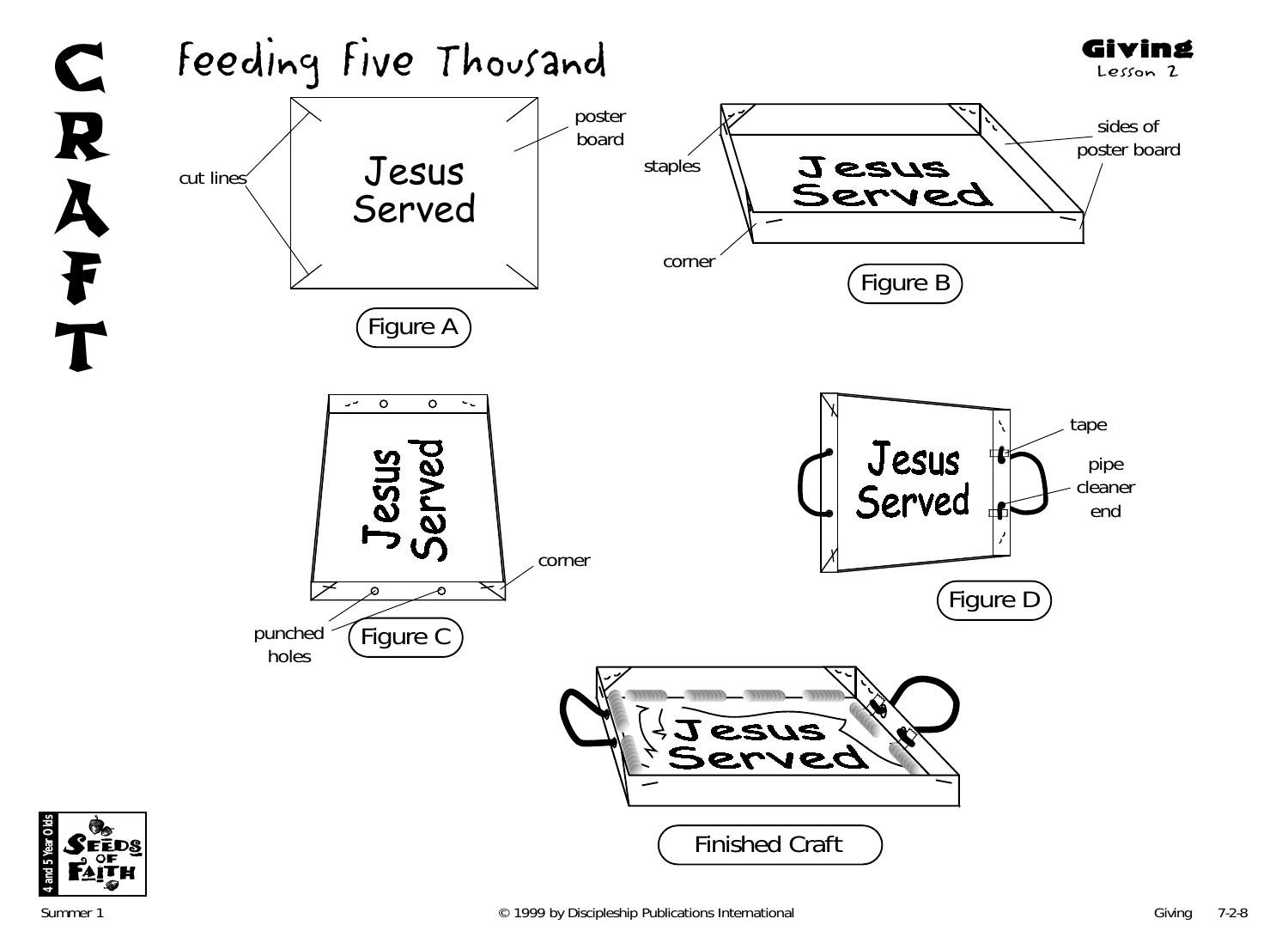# **Example Secon District Content Content Content Content Content Content Content Content Content Content Content Content Content Content Content Content Content Content Content Content Content Content Content Content Conten**

# Giving Lesson 2

# Lesson Objectives

- The children will describe how Jesus helped people.
- The children will ask God to help them to be helpful.
- The children will choose someone they would like to help and decide how they will help them.

# Lesson Text

John 6:1-15

# Scripture Memory Verse

This amazed everyone and they praised God saying, "We have never seen anything like this!"

*Mark 2:12*

# Lesson Plan

Greeting and Registration

Preclass Activities: Loaves and Fish

Welcome and Singing

Centers: Game: Helping Hands

Craft: The Helping Handbook

Life Application: Serving Others

NOTE: Be sure to allow sufficient time for a snack.

# Loaves and Fish

The children will make a rubbing to remind them of the miraculous way that Jesus helped five thousand people.

#### Pre class

 $\mathcal{S}$ eeds **PAITH** 

Lesson at

**4 and 5 Year Olds**

**ACT IV** I **T** Y

# **Materials**

*For each child:*

- 1 blue, red and green crayon *For the teacher:*
- 1 sheet of white butcher paper, 5'
- poster board
- scissors
- tape

*Reproducible Pages:*

• Page C, 1 copy for the teacher

# Preparation

- 1. Cut out the fish and loaf stencils from the copy of Reproducible Page C.
- 2. Trace and cut out five loaves and two fish from the poster board.
- 3. Remove the wrappers from the crayons.

# Instructions

- 1. Roll pieces of tape and place them on the backs of the loaves and fish.
- 2. Tape the loaves and fish to a hard, clean surface such as the floor or a table.
- 3. Lay the butcher paper over the fish and loaves and tape the edges to a hard surface.
- 4. Using the side of one crayon, have the children "rub" over the loaves and fish creating shaded outlines. *Look, we have a few loaves and fish.*
- 5. Lift the paper and move it slightly.
- 6. Have the children color again using a different color crayon. *Look, we have more fish and loaves!*
- 7. Move the paper a third time and have the children color with another color crayon.
- 8. Have the children tape the finished paper to the wall.

# Conclusion

*We started off with just a few fish and loaves, now look how many we have? Does this remind you of the Bible story? Who can tell me what the Bible story was about? (*Jesus feeding five thousand.*)*

*Jesus helped the people by feeding them. He turned a few fish and loaves into many meals for many people. Because Jesus helped so many people, they learned that they should help others too.*

- If some of the children arrive early have them help you set up the activity.
- You may choose to cut out more fish and loaves and have two groups working at the same time.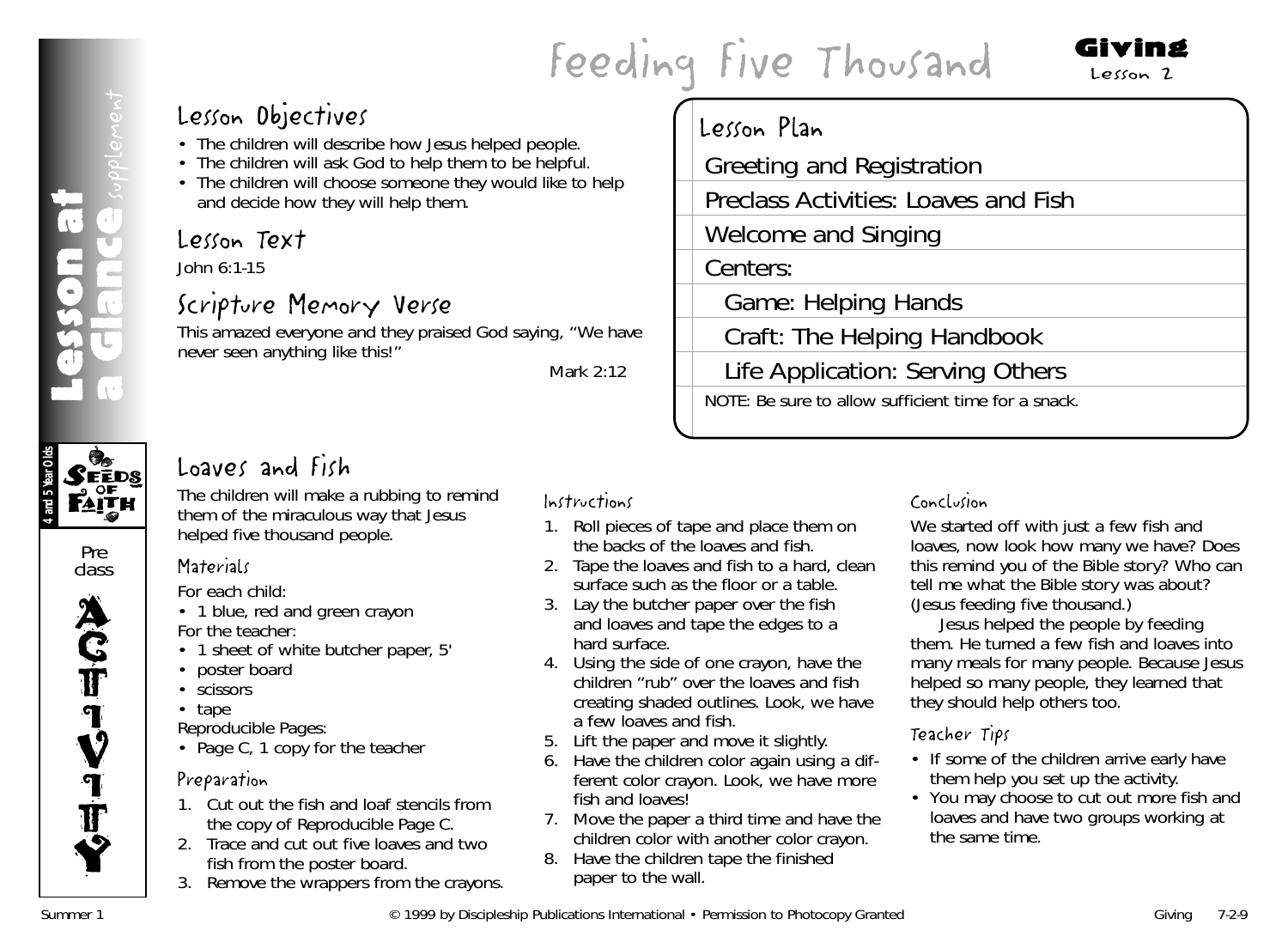# Feeding Five Thousand Giving



# Helping Hands

The children will play a seek and find game that will remind them that they need to be helpers.

## **Materials**

*For the teacher:*

- construction paper
- marker
- scissors

# Preparation

- 1. Trace your hand onto six pieces of construction paper and cut them out.
- 2. Write one of the following statements on five of the hands:
	- clean my room
	- wash the dishes
	- carry things
	- listen the first time
	- take care of my brother or sister
- 3. Hide the hands around the area that you will be working in.
- 4. Save one hand to show the children as a model of what they will be looking for.

# Instructions

- 1. *In the Bible story we are learning that Jesus helped five thousand people by feeding them. We can help too. We can have a helpful heart just like Jesus did.*
- 2. Show the children the model hand. Explain to them that you have hidden five hands around the room and that they need to work together to find them.
- 3. Have the children quietly look around the room and help each other to find the hands.
- 4. When all of the hands are found read them to the children and talk about each one. *This hand says "carry things." You can help your family by carrying things to the car when you are going out somewhere. Today when you leave Bible class there will be many things to carry. It will make God and your family very happy when you help.*

# Conclusion

*It makes God very happy when we have a helping heart like Jesus. Jesus loves us and wants to help us too.*

# Teacher Tips

Make extra hands if you have a large group.







e

e

M

M

a

a



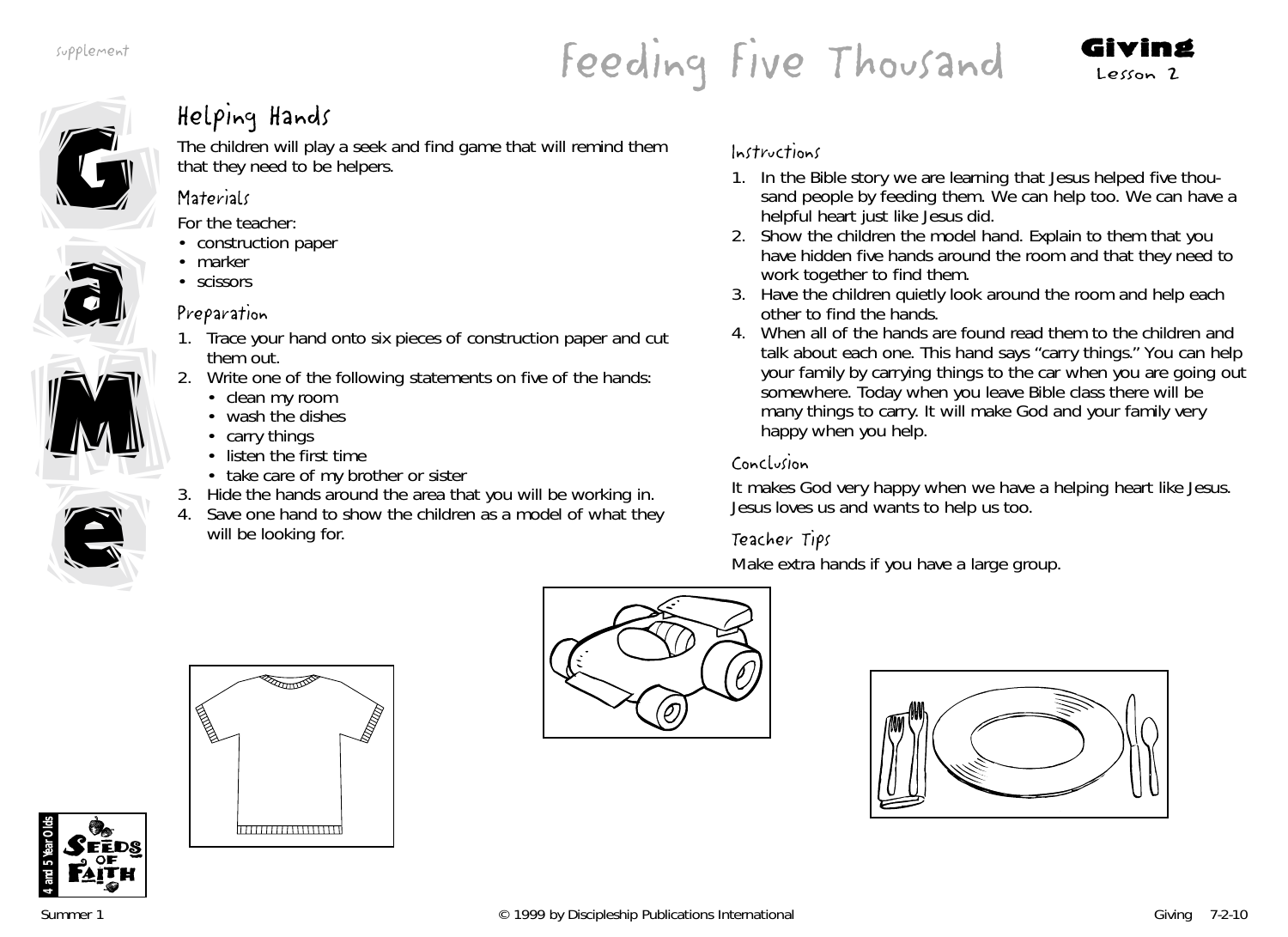

# Feeding Five Thousand Giving

# The Helping Handbook

The children will make books showing ways that they can be helpful.

# **Materials**

*For each child:*

- 2 pieces of construction paper
- glue stick
- *For the teacher:*
- hole punch
- yarn
- black marker
- scissors

*Reproducible Pages:*

- Page D, 1 copy for each child
- Page E, 1 copy for each child

# Preparation

- 1. Prepare the books as follows:
	- A. Place two pieces of construction paper together and fold them in half, forming a book. Make one book for each child.
	- B. Punch two holes on the folded edge of each book.
	- C. On the front cover of each book write "I can help…" See Figure A.
	- D. On the inside back cover write "The end."
	- E. On the back cover write "by
- 2. Cut out the text boxes from the copies of Reproducible Page D.
- 3. Cut out the pictures from the copies of Reproducible Page E.
- 4. Cut an 18" piece of yarn for each child.
- 5. Make a model of the craft following the instructions.

# Instructions

1. Show the children the model of the craft. *Jesus did many things to help people. This book shows different ways that we can help people too.* Read the cover of the book to them and then go through the book page by page.

- 2. Have the children glue the pictures and text boxes to each page, as shown in Figure B, as follows:
	- A. Give them the picture of the shirt and the "…get dressed" text box to glue to page 1.
	- B. Give them the picture of the table setting and the "…set the table" text box to glue to page 2.
	- C. Give them the picture of the toy and the "…put away my toys" text box to glue to page 3.
	- D. Give them the picture of the person and the "…people learn about God" text box to glue to page 4.
- 3. Have the children color their pictures with crayons.
- 4. Help the children write their names on the back cover of their books in the blank space.
- 5. Have the children thread the yarn through the punched holes in the book and then tie them loosely in the back.

# Conclusion

*We are not just any helpers,* <sup>w</sup>*e are God's helpers.* W*ho do you want to help this week? How are you going to help your friends?*

Share with the children how you are going to help somebody this week. Share different ways that you might help someone, for example: studying the Bible with someone, inviting a new friend to come to church with you or having someone over for dinner.

- Add more texture to the pictures by cutting out a shirt from fabric or using a piece of tin foil for the place settings. Feel free to be creative with the craft.
- When you are giving direction, tell the children that they are great helpers and great listeners. Explain to them that when they listen they are helping you.



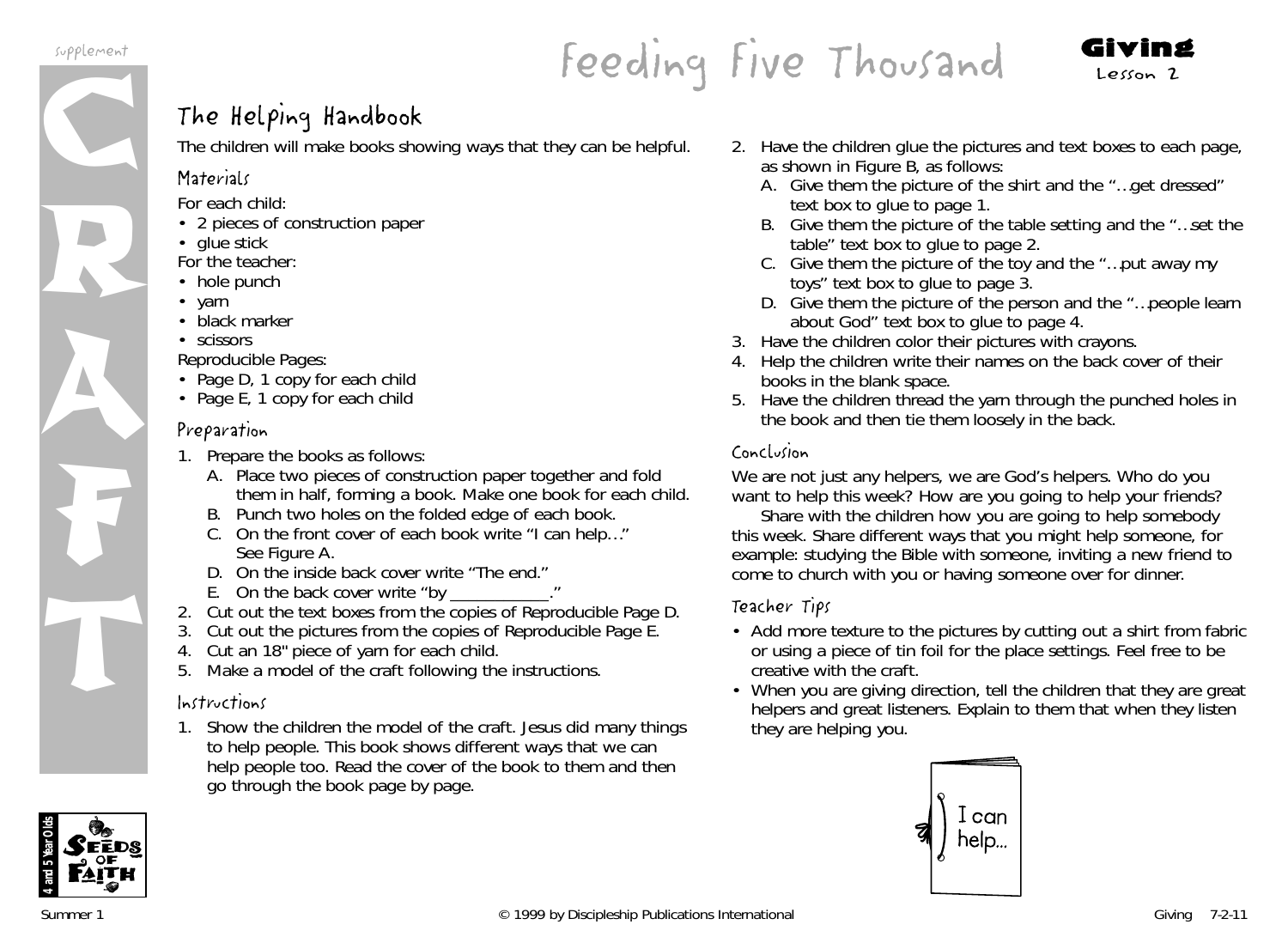supplement



C R A F







back cover

... set the table.

A

page 2

IST

page 4

**by**

**The end**

inside back cover

page 3

 $\begin{picture}(120,15) \put(0,0){\line(1,0){155}} \put(15,0){\line(1,0){155}} \put(15,0){\line(1,0){155}} \put(15,0){\line(1,0){155}} \put(15,0){\line(1,0){155}} \put(15,0){\line(1,0){155}} \put(15,0){\line(1,0){155}} \put(15,0){\line(1,0){155}} \put(15,0){\line(1,0){155}} \put(15,0){\line(1,0){155}} \put(15,0){\line(1,0){155}}$ 

front cover

I can help...

 $\circ$ 

 $\circ$ 

 $\circ$   $\circ$ 

page 1

Figure B

... set the table. ... ... put away my toy

10 O

 $\circ$   $\circ$ 

 $\circ$ 

 $\Omega$ 

 $\circ$   $\circ$ 

 $\circ$  $\circ$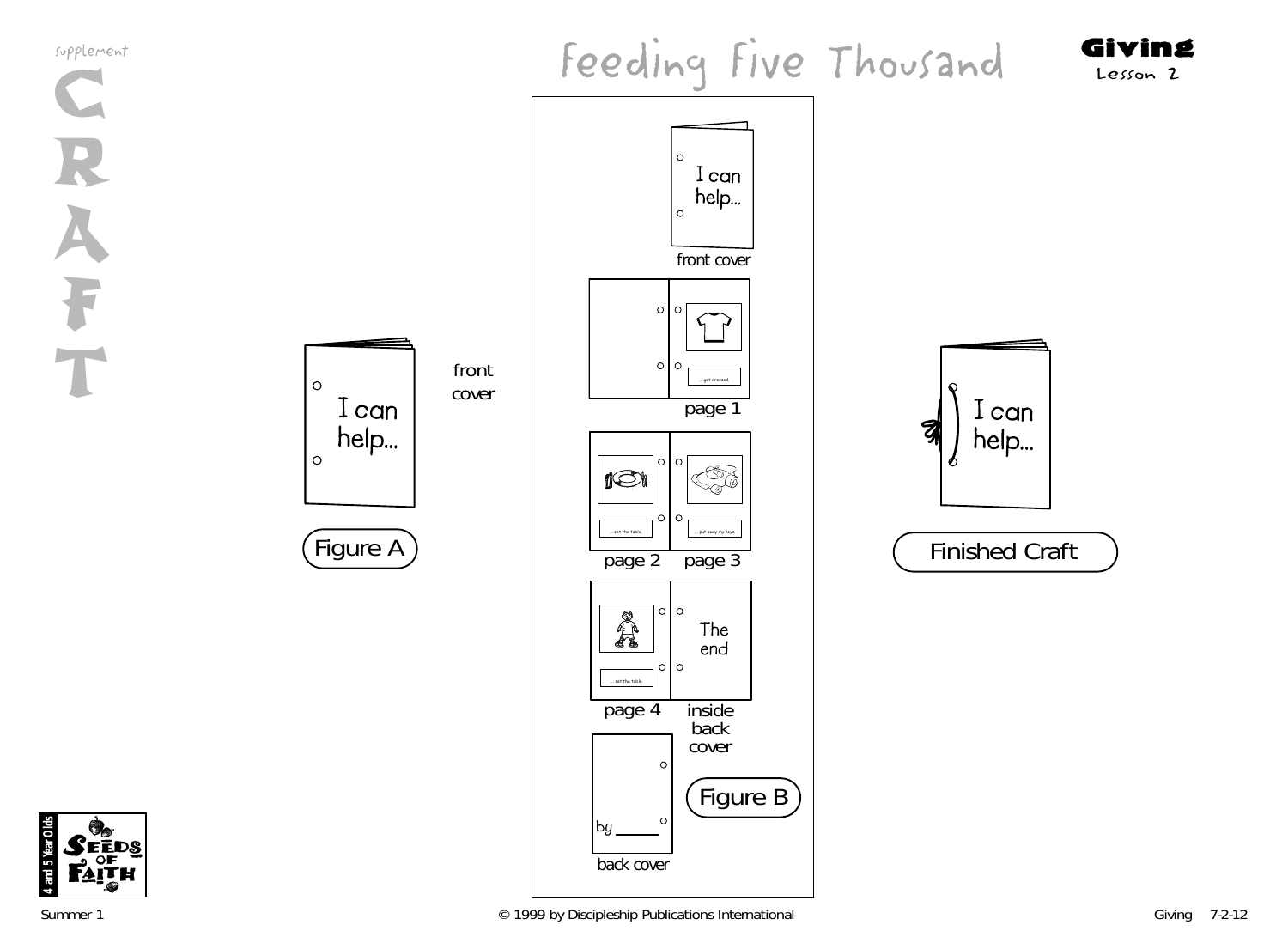supplement

 $\boldsymbol{\mathcal{L}}$ 

P

P

L

I

C

 $\boldsymbol{\mathcal{L}}$ 

T

I

O

N

# plement<br>Ife . . . . South Manual Lesson 2

# Serving Others

The children will describe how it feels to be helpful and to have someone help them.

# Scripture Memory Verse

This amazed everyone and they praised God saying, "We have never seen anything like this!" *Mark 2:12*

# **Materials**

*For each child:*

- 1 paper plate
- 1 napkin
- 1 cup
- *For the teacher:*
- 1 basket
- bread
- fish shaped crackers
- juice or water

## Preparation

- 1. Tear the bread into small pieces.
- 2. Place the bread and the crackers into the basket.

# Instructions

- 1. Say to the children*: I have a surprise for everyone. We are going to serve each other. Can anyone tell me what the word "serve" means? That's right, it means to help or to give to someone.*
- 2. Demonstrate the activity. *I am going to prepare a plate of fish and bread and serve it to Justin. Justin will you prepare a plate of food to serve to one of your friends?*
- 3. One at a time, have the children prepare a plate of food to serve to someone in the group.
- 4. Continue until everyone in the group has been served.
- 5. Pour a cup of juice for each child and serve it to them. If any child did not get to serve food to someone then they can help you to serve the juice.
- 6. When every child has served and been served, say, *This reminds me of the story when Jesus fed five thousand people. Who wants to give thanks and pray like Jesus did?* Choose a child to pray.
- 7. As the children eat, talk to them about the story of Jesus feeding the five thousand. Name the following people and have the children describe what they did to help: Jesus (He fed the people.) Andrew (He looked to find help.) The little boy (He shared his basket of food.) The disciples (They helped serve and clean up the food.)

*How do you feel when other people help you? How do you feel when you help others? God wants us to learn how to help each other.*

# Scripture Memory Activity

Have the children repeat the memory verse after you. Next, have the girls repeat the verse, then have the boys repeat the verse. Ask if anyone would like to try to recite the verse alone.

# Conclusion

*What did you learn about helping each other?* (Helping is easy, fun, etc.*) How did it feel? Why do you think God likes it when we help each other*? (Because it makes other people happy, it makes us happy. We make friends.)

*Let's pray and ask God to make us happy helpers.*

*You can serve other people just like we served each other today. This will make God happy and it will help people to know that God loves them.*

- IMPORTANT: Be sure that none of the children have allergies to any of the snacks you may serve during this activity. Ask the parents at registration if their child has any food intolerance or food allergies.
- If you live in a region where dried fish is available (and liked by most children), you may substitute it for the fish shaped crackers.

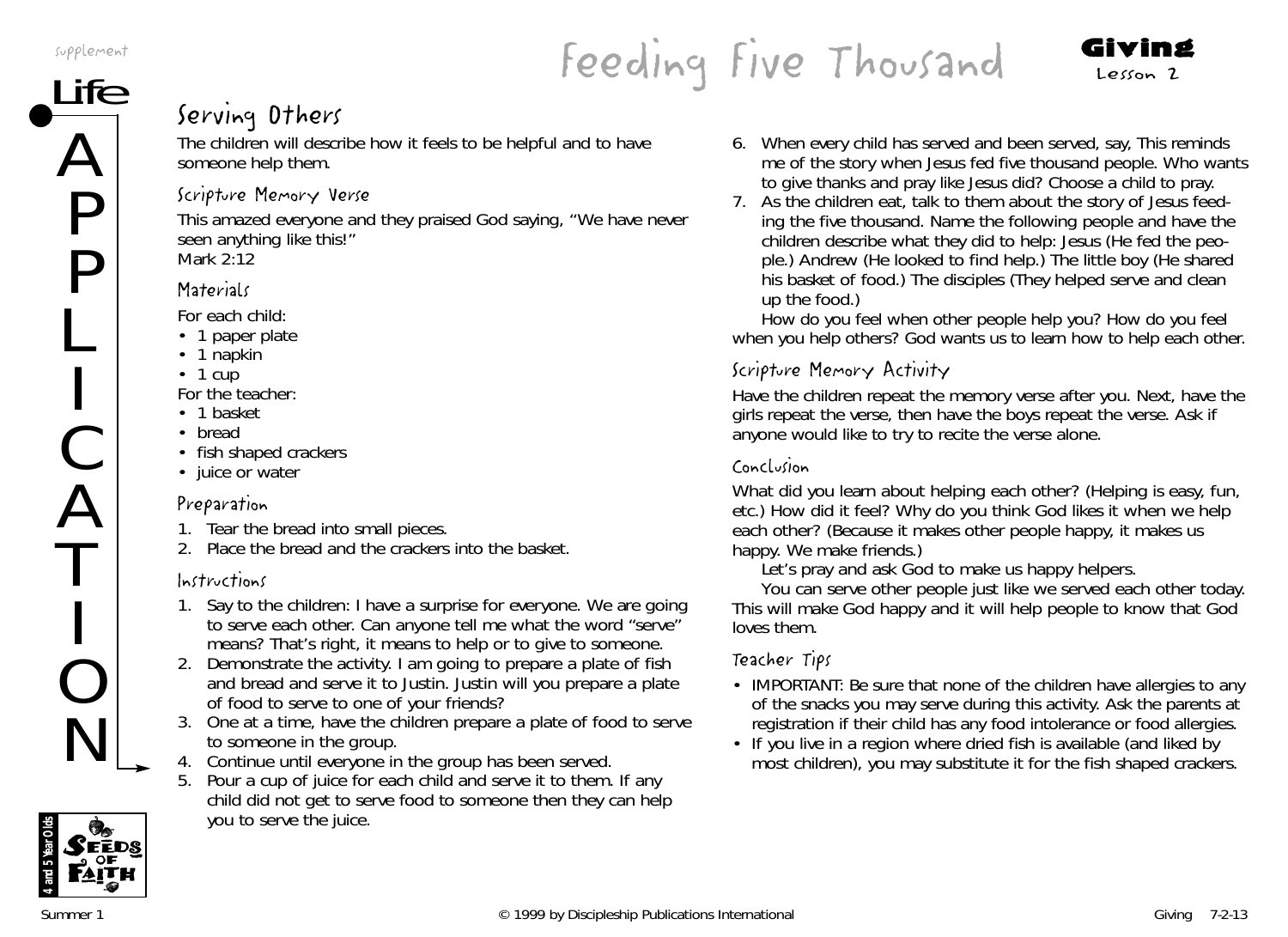supplement

 $\boldsymbol{\mathsf{A}}$ P P L I C  $\boldsymbol{\mathsf{\rho}}$ T I O N

supplement Giving Five Thousand Giving



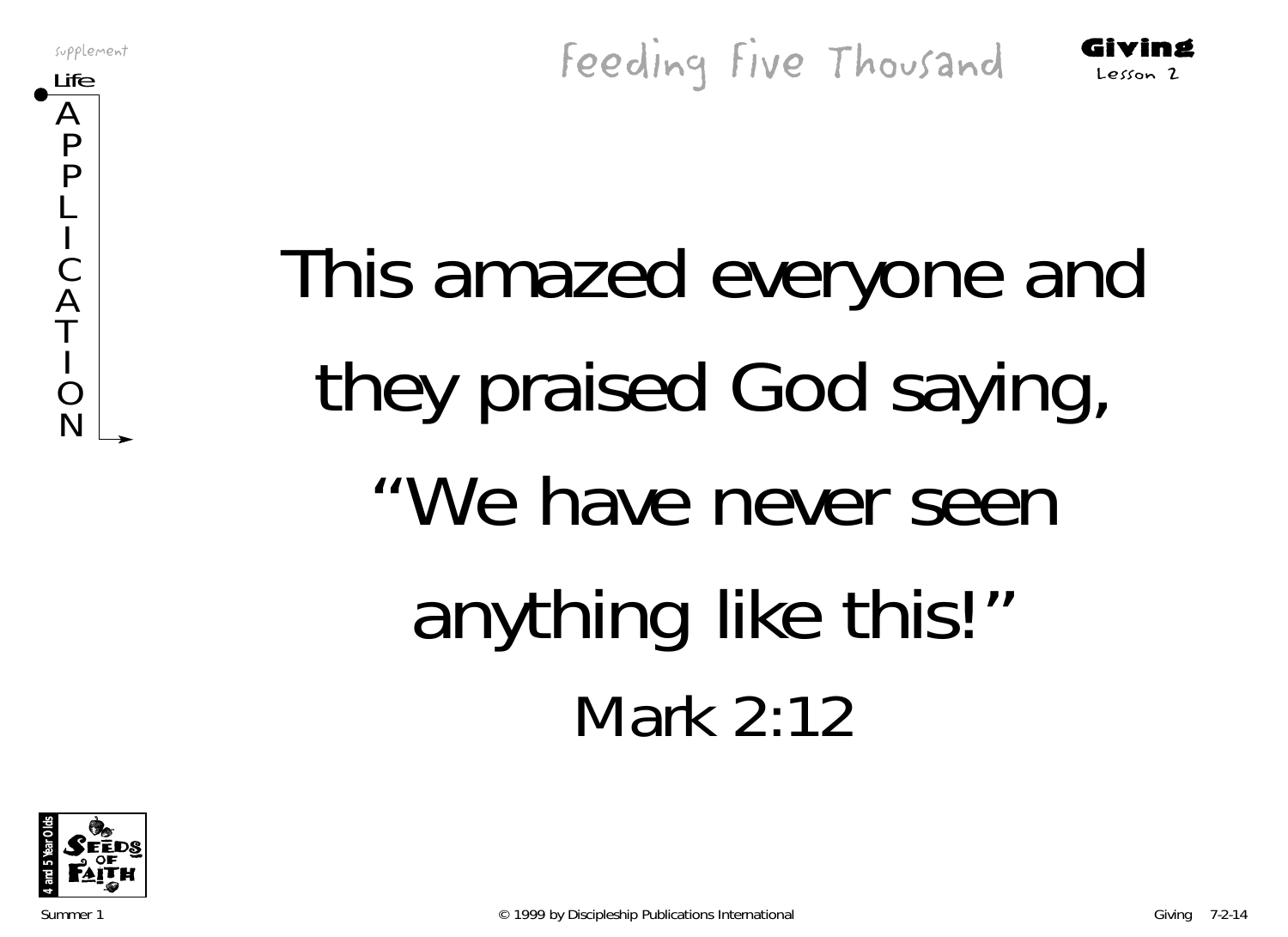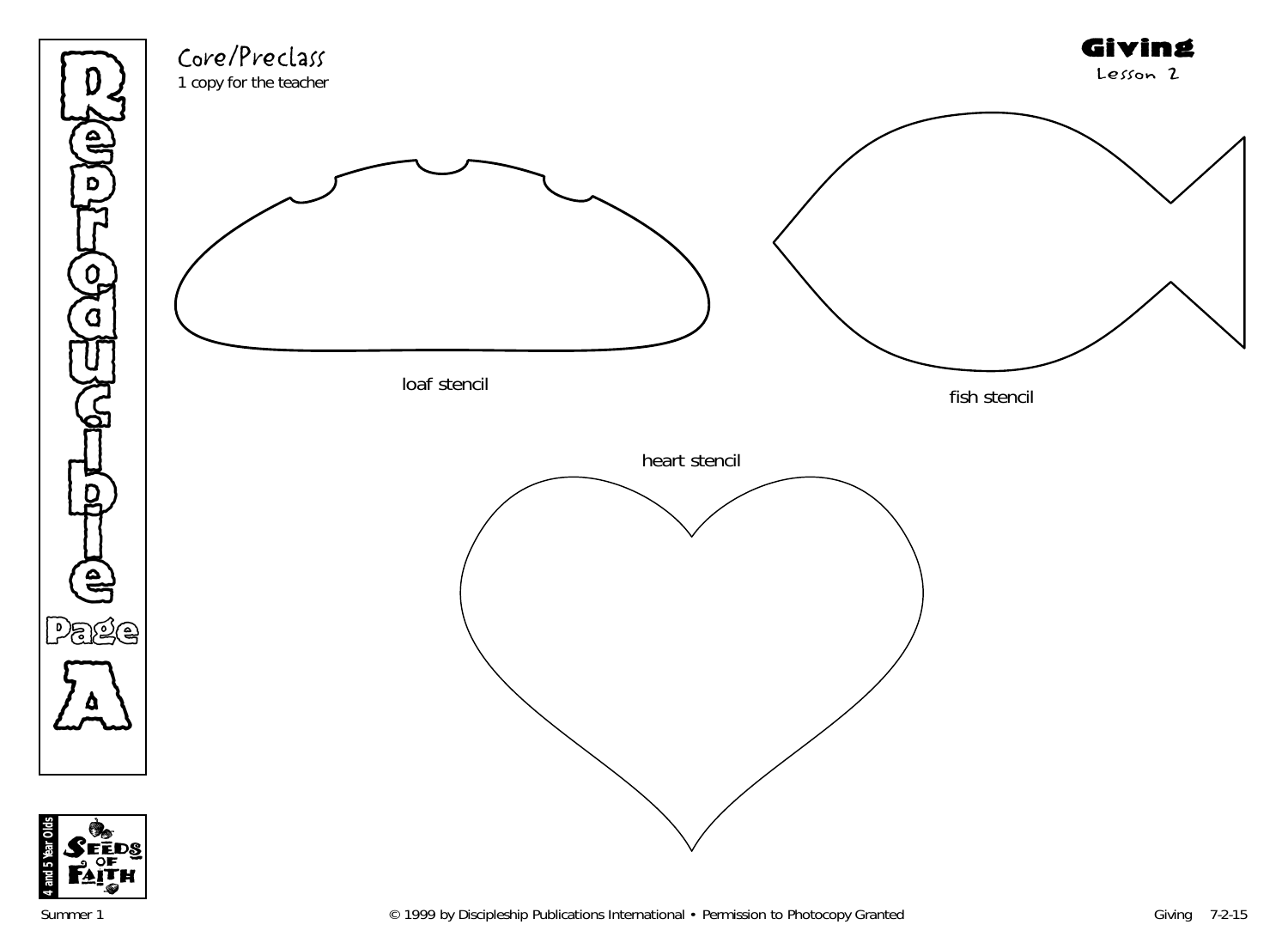Re p **THE** o d U  $\mathbb{G}% _{n}^{X}$  $\mathbf o$ t<br>D<br>D<br>C<br>D l e Page B Jesus figure boy figure Philip figure

Core/Bible Story 1 copy for the teacher







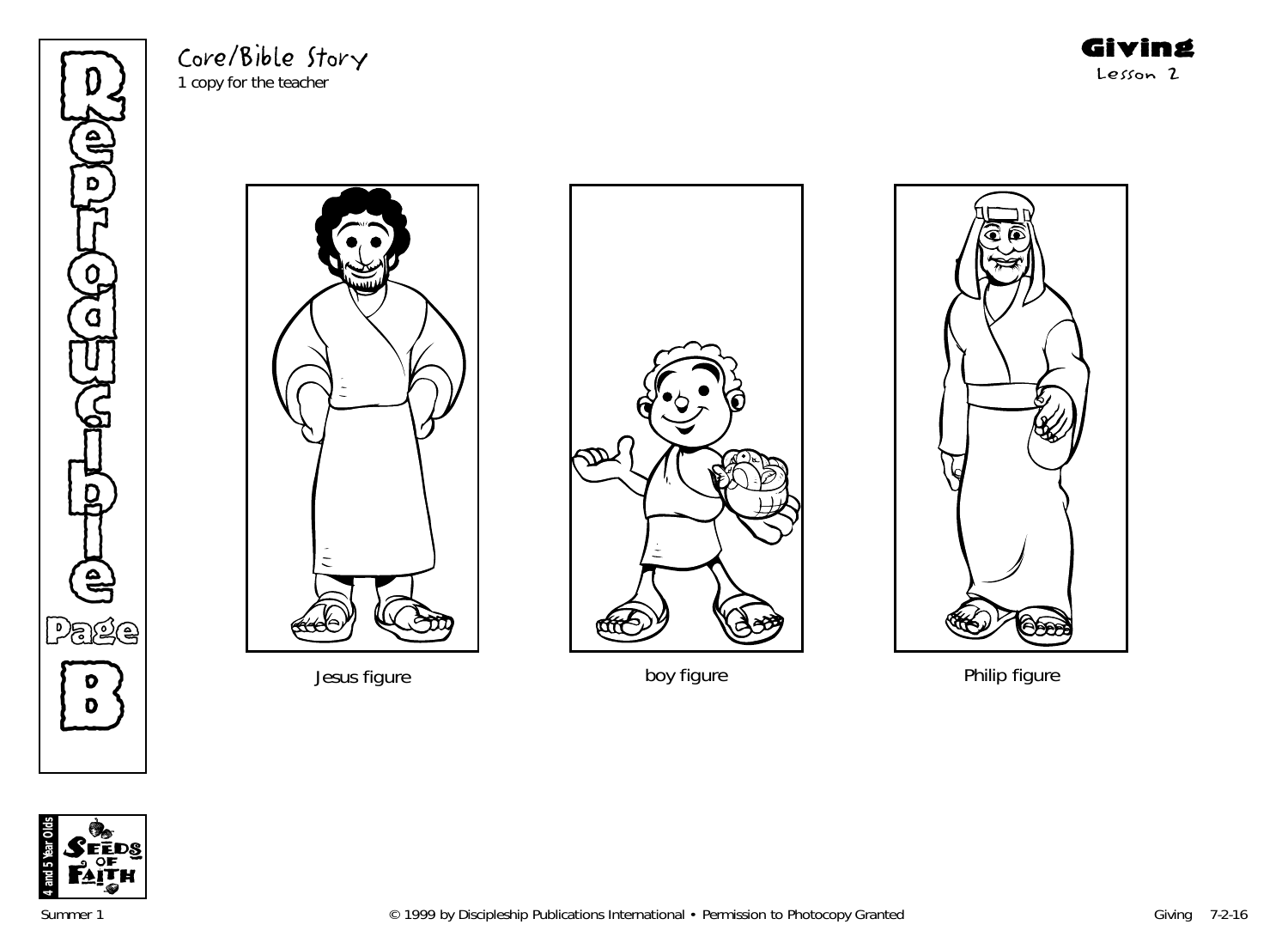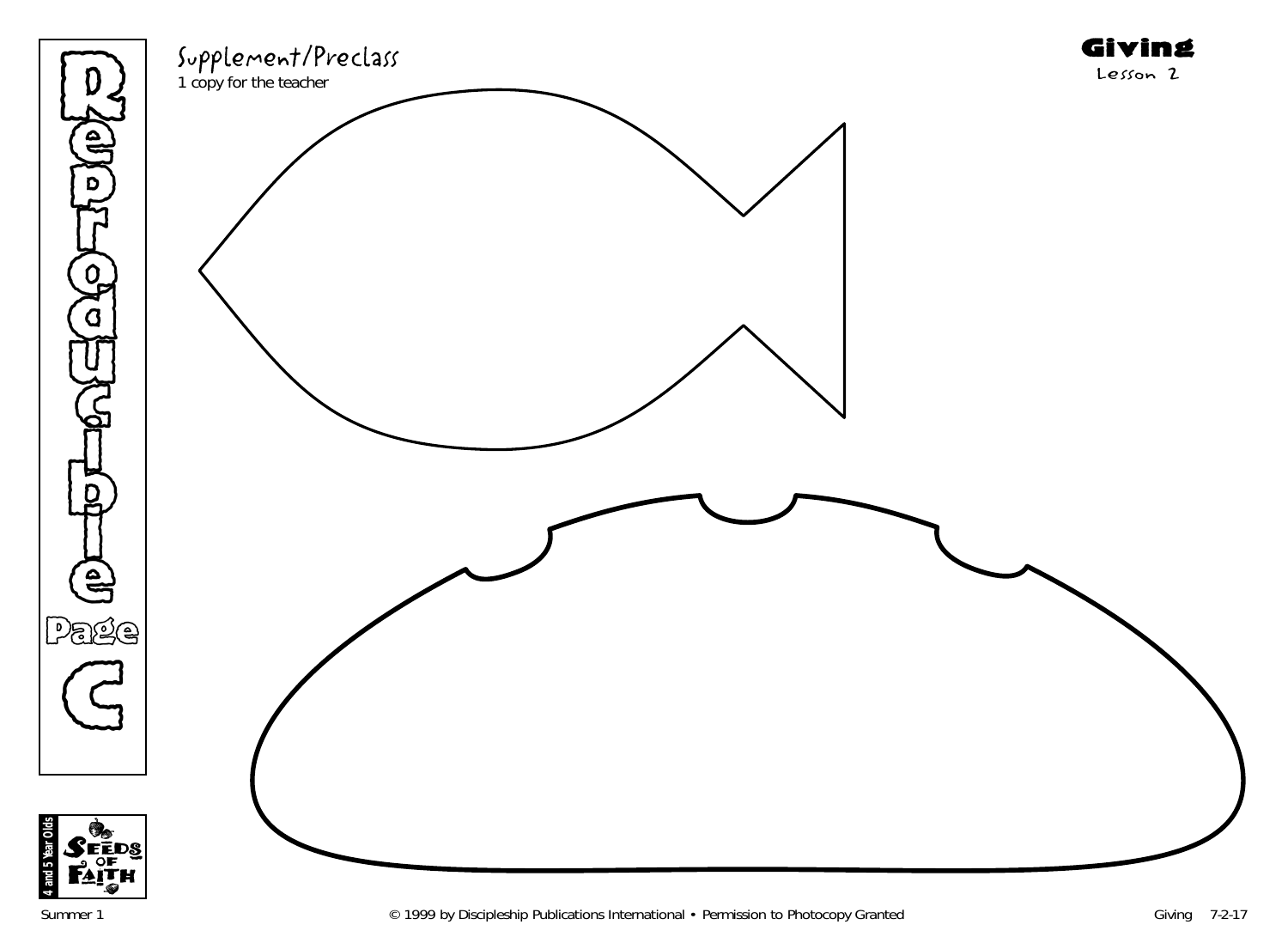Re  $\sum_{i=1}^{n}$ **THE**  $\bigodot$ d U  $\mathbb{G}% _{n}^{X}$ )<br>D t<br>D<br>D<br>C<br>D l  $\mathbf{e}$ Page  $\bigcirc$ 

Supplement/Craft 1 copy for each child